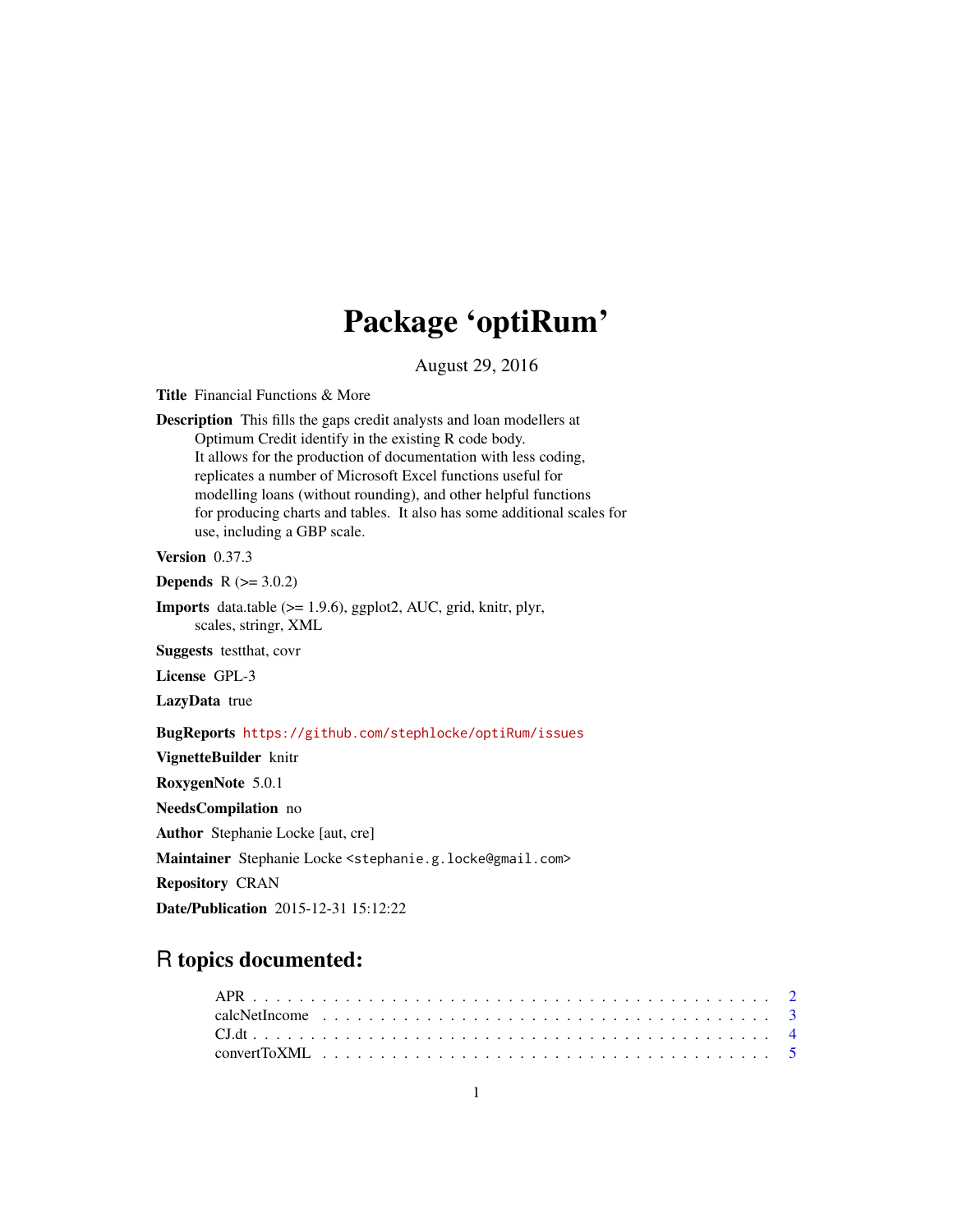<span id="page-1-0"></span>

|                                                                                                                           | $\overline{\phantom{0}}$ 5 |
|---------------------------------------------------------------------------------------------------------------------------|----------------------------|
|                                                                                                                           | -7                         |
|                                                                                                                           | 7                          |
|                                                                                                                           | 8                          |
| $logit, prob \dots \dots \dots \dots \dots \dots \dots \dots \dots \dots \dots \dots \dots \dots \dots \dots \dots \dots$ | 9                          |
|                                                                                                                           | 9                          |
|                                                                                                                           |                            |
|                                                                                                                           |                            |
|                                                                                                                           |                            |
|                                                                                                                           |                            |
|                                                                                                                           |                            |
|                                                                                                                           |                            |
|                                                                                                                           |                            |
|                                                                                                                           |                            |
|                                                                                                                           |                            |
|                                                                                                                           |                            |
|                                                                                                                           |                            |
|                                                                                                                           |                            |
|                                                                                                                           |                            |
|                                                                                                                           |                            |
|                                                                                                                           |                            |
| Index                                                                                                                     | 21                         |

<span id="page-1-1"></span>

APR *Calculates the compound interest rate for a loan*

#### Description

Based on period interest rate, number of periods, and loan amount, this function calculates the compound annual interest rate of the loan based on the monthly repayment. It calculates based on a fixed interest rate, FV=0, and charging is at the end of the period.

#### Usage

APR(nper, pmt, pv,  $fv = 0$ )

#### Arguments

| nper | Number of periods - monthly                                 |
|------|-------------------------------------------------------------|
| pmt  | Instalment per period (should be negative)                  |
| pv   | Present value <i>i.e.</i> loan advance (should be positive) |
| fv   | Future value <i>i.e.</i> redemption amount                  |

#### Value

rate The effective interest rate per year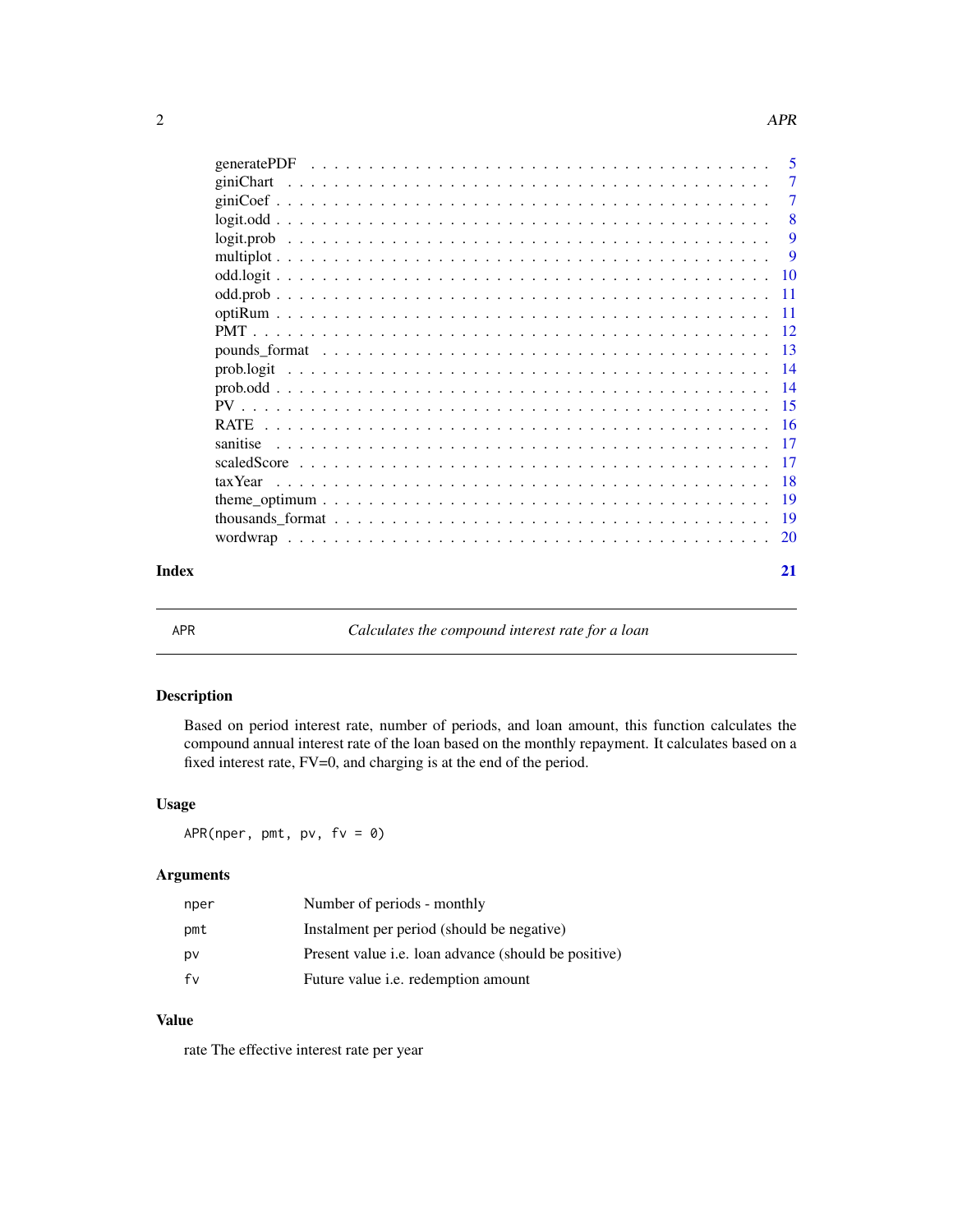#### <span id="page-2-0"></span>calcNetIncome 3

#### See Also

#### [RATE](#page-15-1)

Other finance: [PMT](#page-11-1), [PV](#page-14-1), [RATE](#page-15-1)

#### Examples

```
# single set of values
APR(12,-10,110)
# vector of values
df<-data.frame(nper=c(12,24),pmt=c(-10,-10),pv=c(110,220))
APR(df$nper,df$pmt,df$pv)
```
<span id="page-2-1"></span>calcNetIncome *Calculate income after tax and benefits*

#### Description

Based on current UK taxation rules this function calculates components that subtract from gross income and provides net income.

#### Usage

```
calcNetIncome(persons = data.table(personID = 1:2, householdID = 1,
  employedIncome = c(15000, 40000), investmentIncome = c(0, 5000),
  nonTaxableIncome = 0, selfEmployedProfits = 0, taxCode = "1000L",
  numberOfChildren = 1, salarySacrificePercentage = c(0, 0.05), studentLoan =
  0:1), incomeGrain = "Month", financialYear = taxYear(Sys.Date()),
 modelArgs = list(model = FALSE, inflation = 1, years = 3, childBenefitChange
 = 1, personalAllowanceChange = 500),
  thresholdsTable = fread(system.file("extdata", "annualthresholds.csv",
  package = "optiRum")), taxRateTable = fread(system.file("extdata",
  "annualtaxthresholds.csv", package = "optiRum")))
```
#### **Arguments**

| persons       | Provide the information required for calculating income, values should be pro-<br>vided as annual incomes                                                                                                |
|---------------|----------------------------------------------------------------------------------------------------------------------------------------------------------------------------------------------------------|
| incomeGrain   | Define the time period in which the income return should be expressed i.e. "An-<br>nual", "Month", "Week"                                                                                                |
| financialYear | What financial year the calculation should be performed for. Can't go back<br>further than 2014, if you need to go back please submit a pull request on the<br>CSVs in inst/extdata with them filled in. |
| modelArgs     | Indicate whether a forward prediction with some changing values should be<br>performed, and what scenario values should be used                                                                          |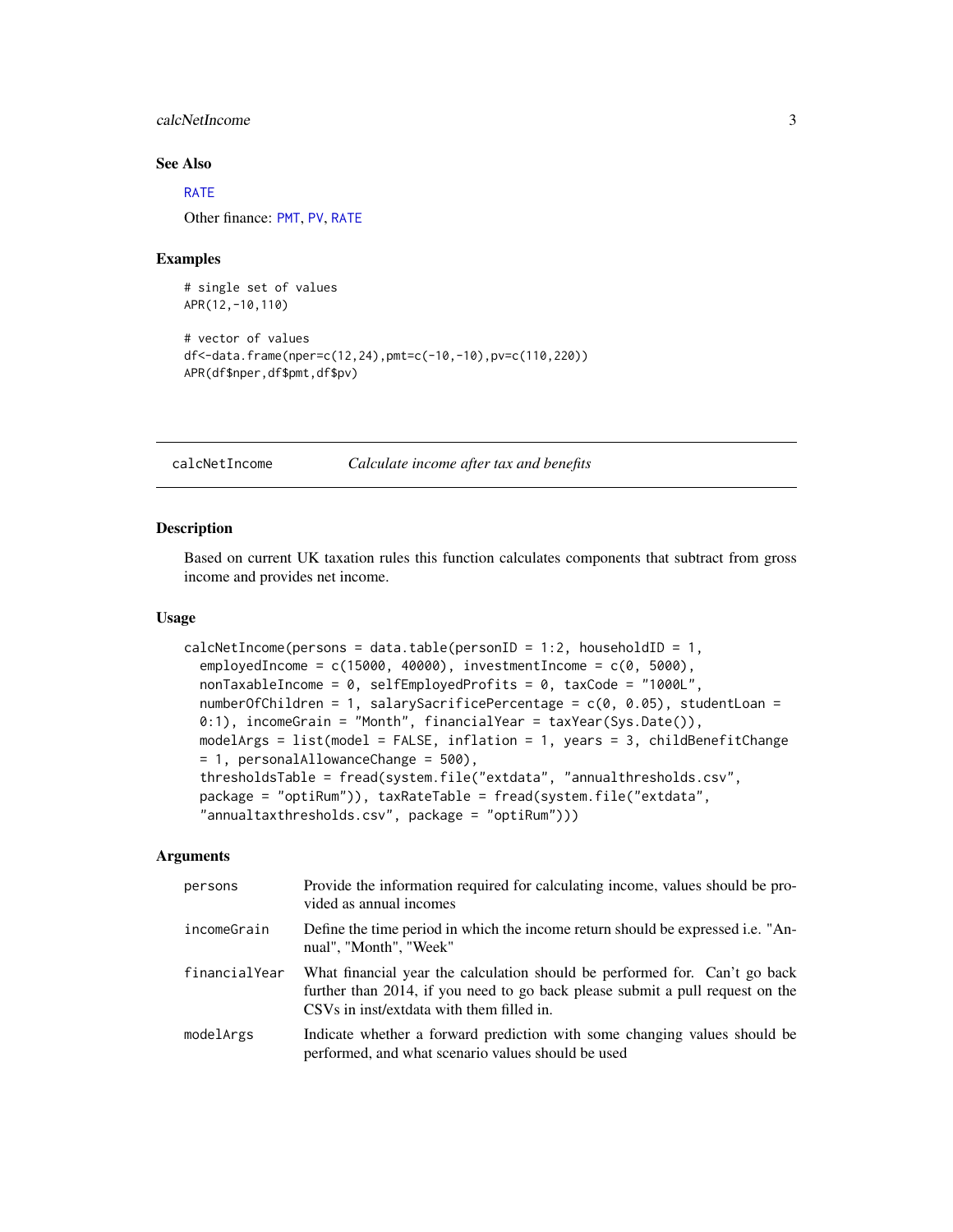<span id="page-3-0"></span>

| 4 |          |
|---|----------|
|   | $CJ$ .dt |
|   |          |

| thresholdsTable |                                                                                                                                                                                                                                       |
|-----------------|---------------------------------------------------------------------------------------------------------------------------------------------------------------------------------------------------------------------------------------|
|                 | The values needed for calculating various components                                                                                                                                                                                  |
| taxRateTable    | The values needed for calculating Income Tax and NI (Class 1 and 4). Rate<br>tables contain lower bound (LB), upper bound (UB) and the prevailing tax rates<br>(Rate) at which portions of income are taxed at. $LB \geq$ Income < UB |

#### Details

Current, in the context of default values, is Tax Year 2014

#### Value

income Income components for each person at the relevant grain

#### See Also

Other tax: [taxYear](#page-17-1)

<span id="page-3-1"></span>

| CJ.dt | Cross join two data.tables |  |
|-------|----------------------------|--|
|-------|----------------------------|--|

#### Description

The package data.table has a CJ() function which produces a data.table out of two vectors. This function does the Cartesian product of two data.tables instead.

#### Usage

 $CJ.dt(X, Y)$ 

#### Arguments

| Χ | A data.table |
|---|--------------|
| v | A data.table |

#### Value

dt A data.table

#### See Also

Other helper: [convertToXML](#page-4-1), [generatePDF](#page-4-2), [sanitise](#page-16-1), [wordwrap](#page-19-1)

#### Examples

```
library(data.table)
a <- data.table(a=1:2, b=letters[1:2])
b \le data.table(c=3:4, d=letters[3:4])
ab \leftarrow CJ.dt(a,b)
```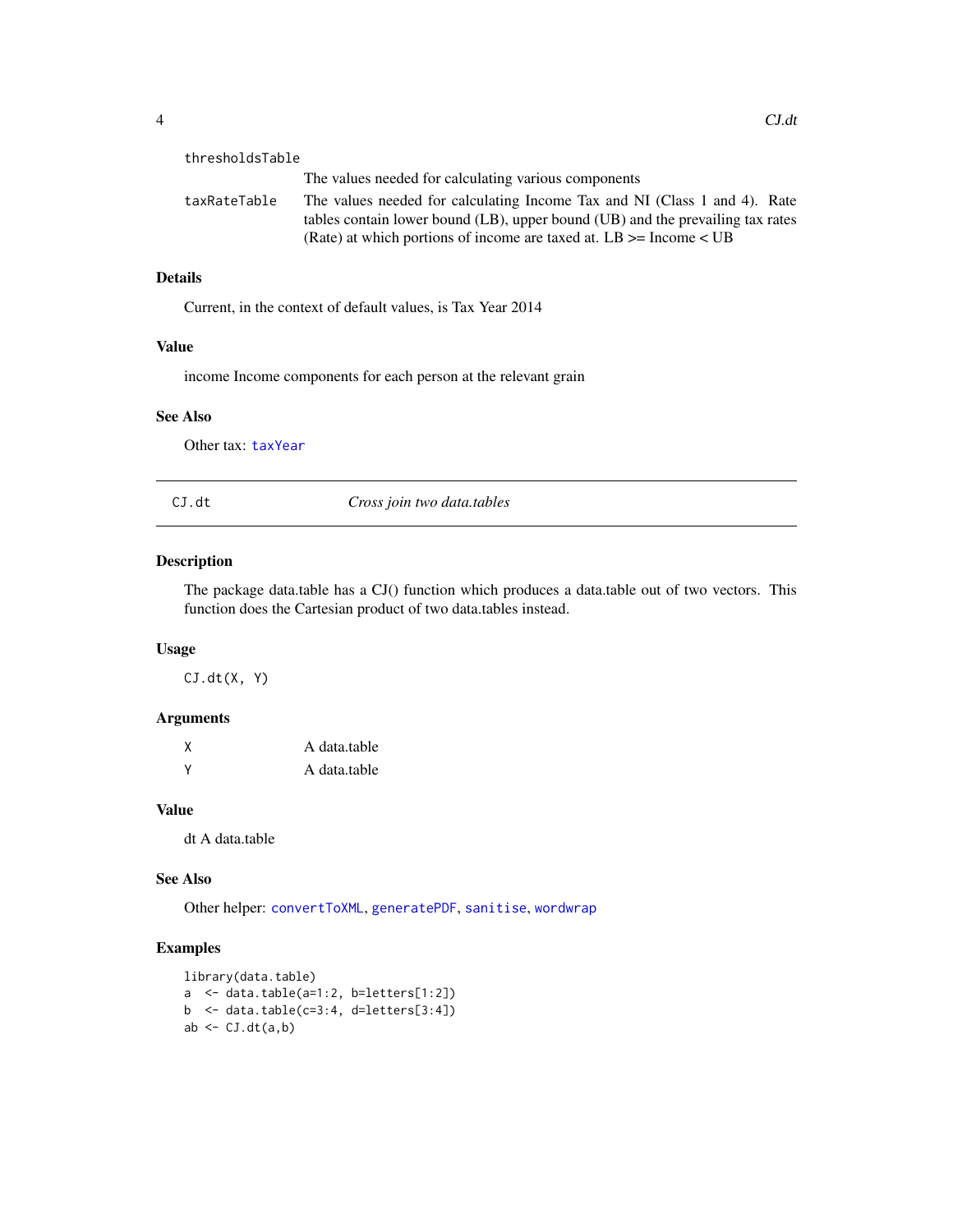<span id="page-4-1"></span><span id="page-4-0"></span>

Produce a document containing all data.table or data.frame rows

#### Usage

```
convertToXML(data, name = "doc")
```
#### **Arguments**

| data | The data to be converted |
|------|--------------------------|
| name | The toplevel node name   |

#### Details

Code was taken from <https://stat.ethz.ch/pipermail/r-help/2010-February/228025.html> and amended, basic tests applied

#### Value

xml An XML object

#### See Also

Other helper: [CJ.dt](#page-3-1), [generatePDF](#page-4-2), [sanitise](#page-16-1), [wordwrap](#page-19-1)

#### Examples

```
df<-data.frame(nper=c(12,24),pmt=c(-10,-10),pv=c(110,220))
xml<-convertToXML(df,name='examples')
```
<span id="page-4-2"></span>generatePDF *Convert an .Rnw file to a PDF*

#### Description

This function is designed to handle the production task of a 'standard' PDF process. It is designed to build using pdflatex (unless otherwise specified) an adequate number of times to enable full typesetting to occur after taking into account items like contents pages, glossaries, and figures.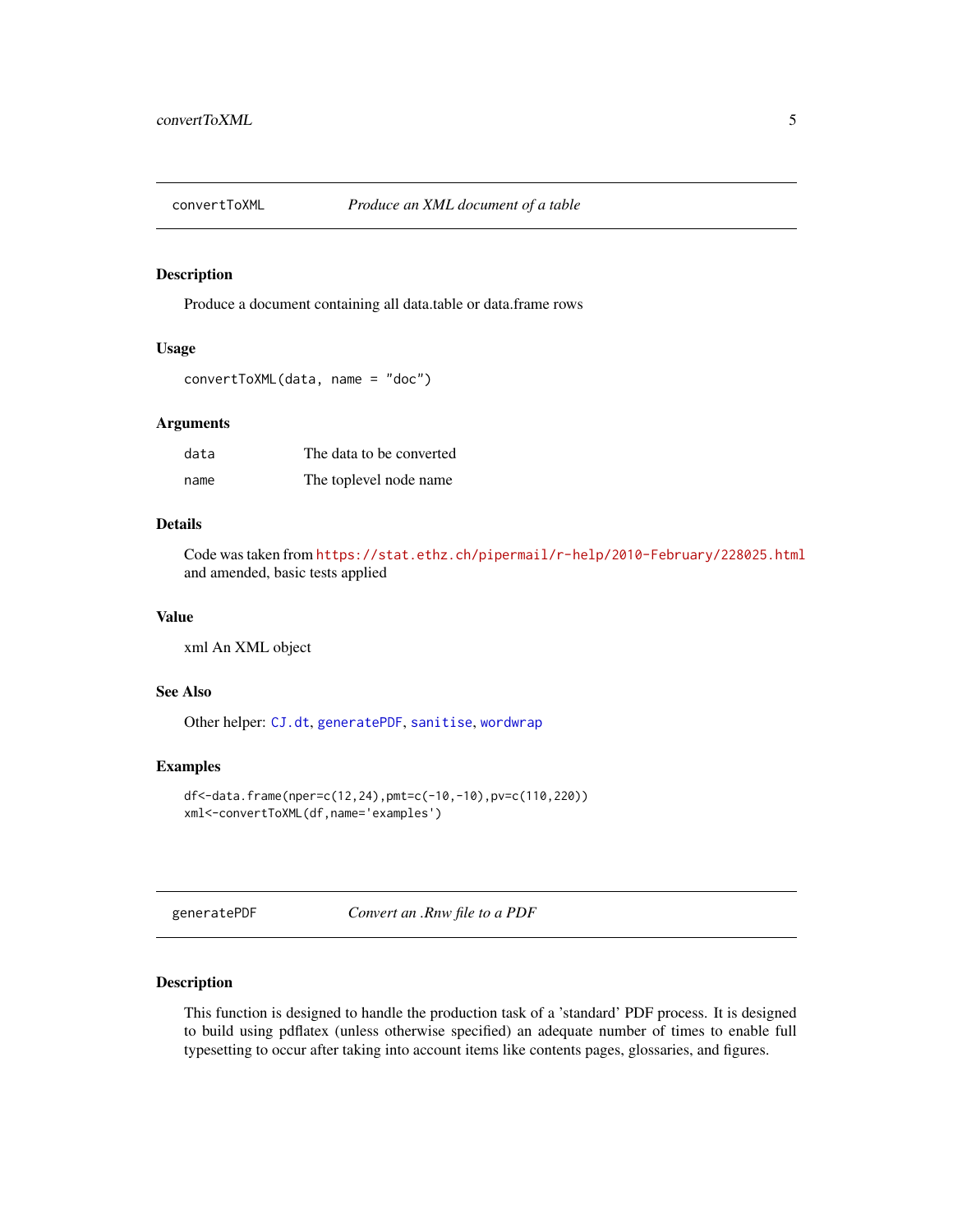#### <span id="page-5-0"></span>Usage

```
generatePDF(srcpath = getwd(), srcname, destpath = getwd(),
 destname = srcname, DATED = FALSE, CLEANUP = TRUE, QUIET = FALSE,
 envir = newenv(parent = .GlobalEnv), ...
```
#### Arguments

| srcpath  | Location of .Rnw file, default is current directory                            |
|----------|--------------------------------------------------------------------------------|
| srcname  | Rnw file name without extension e.g. 'Style'                                   |
| destpath | Location of PDF file to be sent to, default is current directory               |
| destname | PDF file name without extension e.g. 'Style_output'                            |
| DATED    | Boolean indicating whether PDF filename should include yyyymmdd added to<br>it |
| CLEANUP  | Boolean indicating whether ancilliary files should be removed after production |
| OUIET    | Boolean indicating whether console output should be limited                    |
| envir    | Set default environment for knitr to run in - prevents a data table issue      |
| $\ldots$ | Allows additional parameters to be passed to the knit 2 pdf function           |

#### See Also

knit2pdf

Other helper: [CJ.dt](#page-3-1), [convertToXML](#page-4-1), [sanitise](#page-16-1), [wordwrap](#page-19-1)

#### Examples

```
## Not run:
# simple call
generatePDF(srcname='basic')
```

```
# complex call
generatePDF(
srcname='basic',
destpath=getwd(),
destname='basic',
DATED=TRUE,
CLEANUP=FALSE,
QUIET=TRUE,
compiler='xelatex')
```
## End(Not run)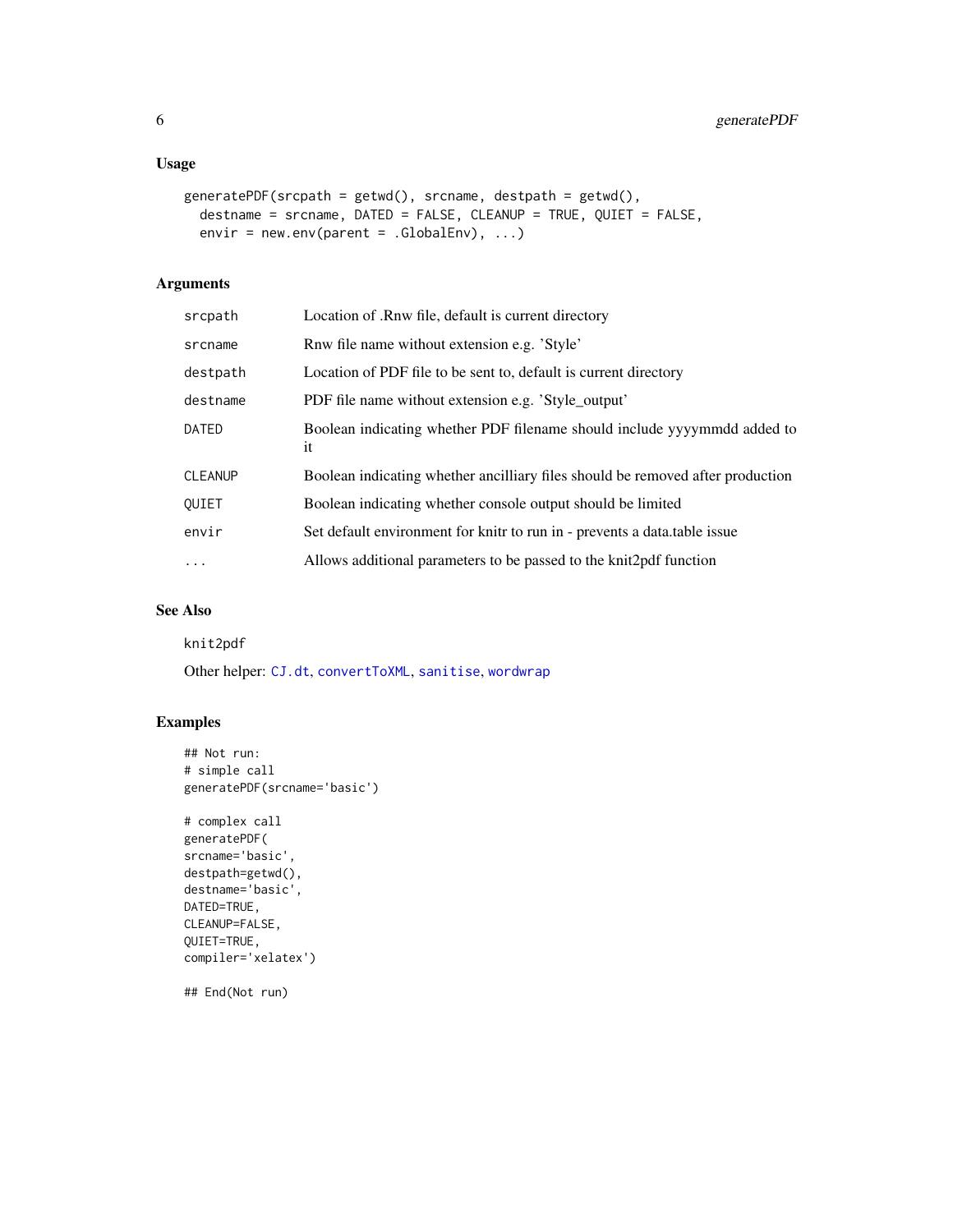<span id="page-6-2"></span><span id="page-6-0"></span>

This function uses ggplot to produce a themed Receiver Operator Curve and calculates a Gini coefficient based on it.

#### Usage

giniChart(pred, act)

#### Arguments

| pred | Logit/scores/probabilities to be compared against actuals                 |
|------|---------------------------------------------------------------------------|
| act  | This should be a column containing outcomes in a boolean form either as a |
|      | factor or number                                                          |

#### See Also

AUC roc [giniCoef](#page-6-1)

Other creditrisk: [giniCoef](#page-6-1), [logit.odd](#page-7-1), [logit.prob](#page-8-1), [odd.logit](#page-9-1), [odd.prob](#page-10-1), [prob.logit](#page-13-1), [prob.odd](#page-13-2), [scaledScore](#page-16-2)

#### Examples

sampledata<- data.frame(val= rnorm(100), outcome=rbinom(100,1,.8)) giniChart(sampledata\$val,sampledata\$outcome)

<span id="page-6-1"></span>giniCoef *Produce a gini coefficient*

#### Description

This function calculates a Gini coefficient based on a Receiver Operator Curve.

#### Usage

giniCoef(pred, act)

#### Arguments

| pred | Logit/scores/probabilities to be compared against actuals                 |
|------|---------------------------------------------------------------------------|
| act  | This should be a column containing outcomes in a boolean form either as a |
|      | factor or number                                                          |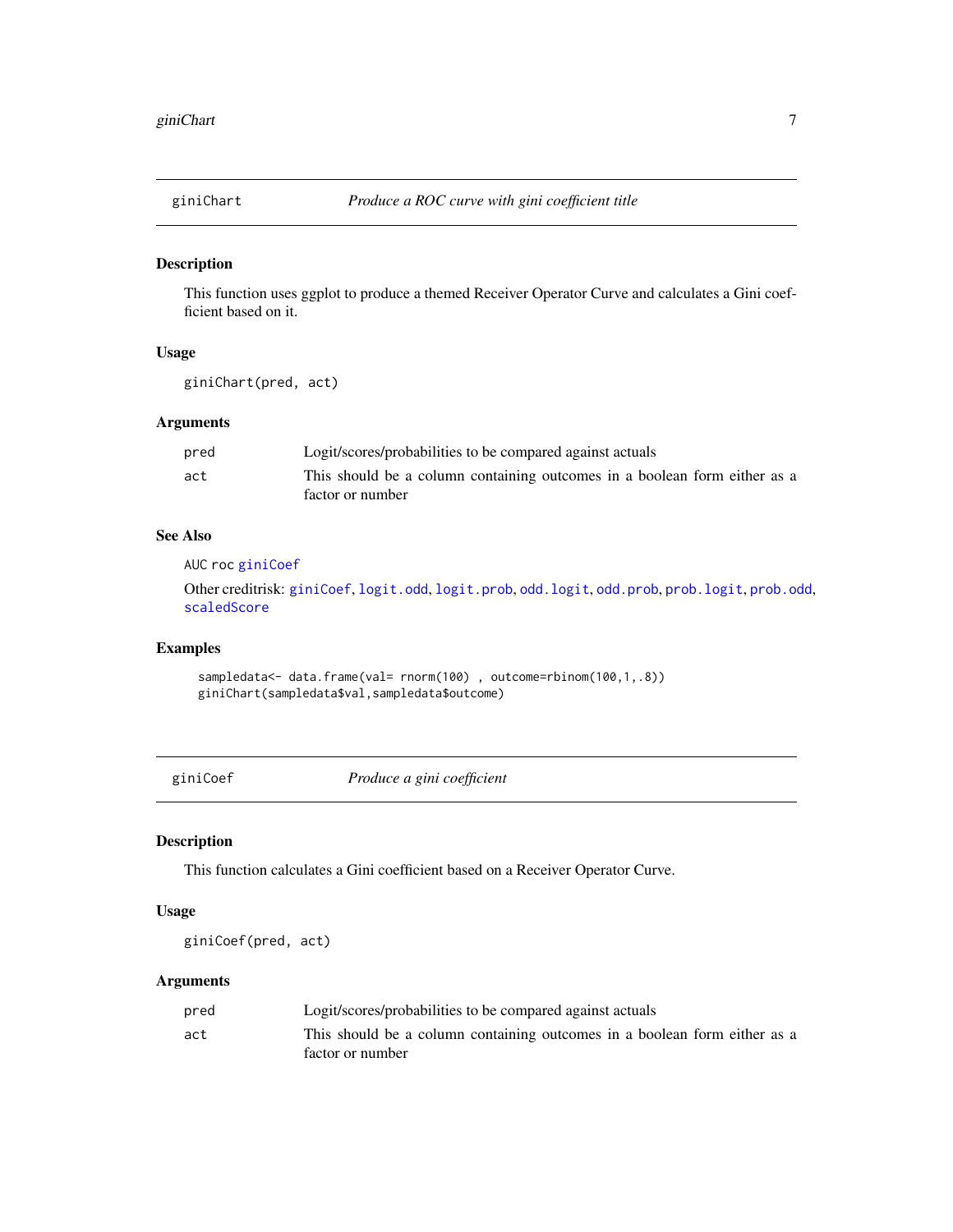#### <span id="page-7-0"></span>Value

gini The coefficient

#### See Also

AUC roc [giniChart](#page-6-2)

Other creditrisk: [giniChart](#page-6-2), [logit.odd](#page-7-1), [logit.prob](#page-8-1), [odd.logit](#page-9-1), [odd.prob](#page-10-1), [prob.logit](#page-13-1), [prob.odd](#page-13-2), [scaledScore](#page-16-2)

#### Examples

```
sampledata<- data.frame(val= rnorm(100), outcome=rbinom(100,1,.8))
giniCoef(sampledata$val,sampledata$outcome)
```
<span id="page-7-1"></span>logit.odd *Convert a logit to odds*

#### Description

Transform a logit response from a glm into odds

#### Usage

logit.odd(logit)

#### Arguments

logit The log(odds)

#### Value

odds Odds

#### See Also

#### [logit.prob](#page-8-1)

Other creditrisk: [giniChart](#page-6-2), [giniCoef](#page-6-1), [logit.prob](#page-8-1), [odd.logit](#page-9-1), [odd.prob](#page-10-1), [prob.logit](#page-13-1), [prob.odd](#page-13-2), [scaledScore](#page-16-2)

### Examples

logit.odd(0) # equals 1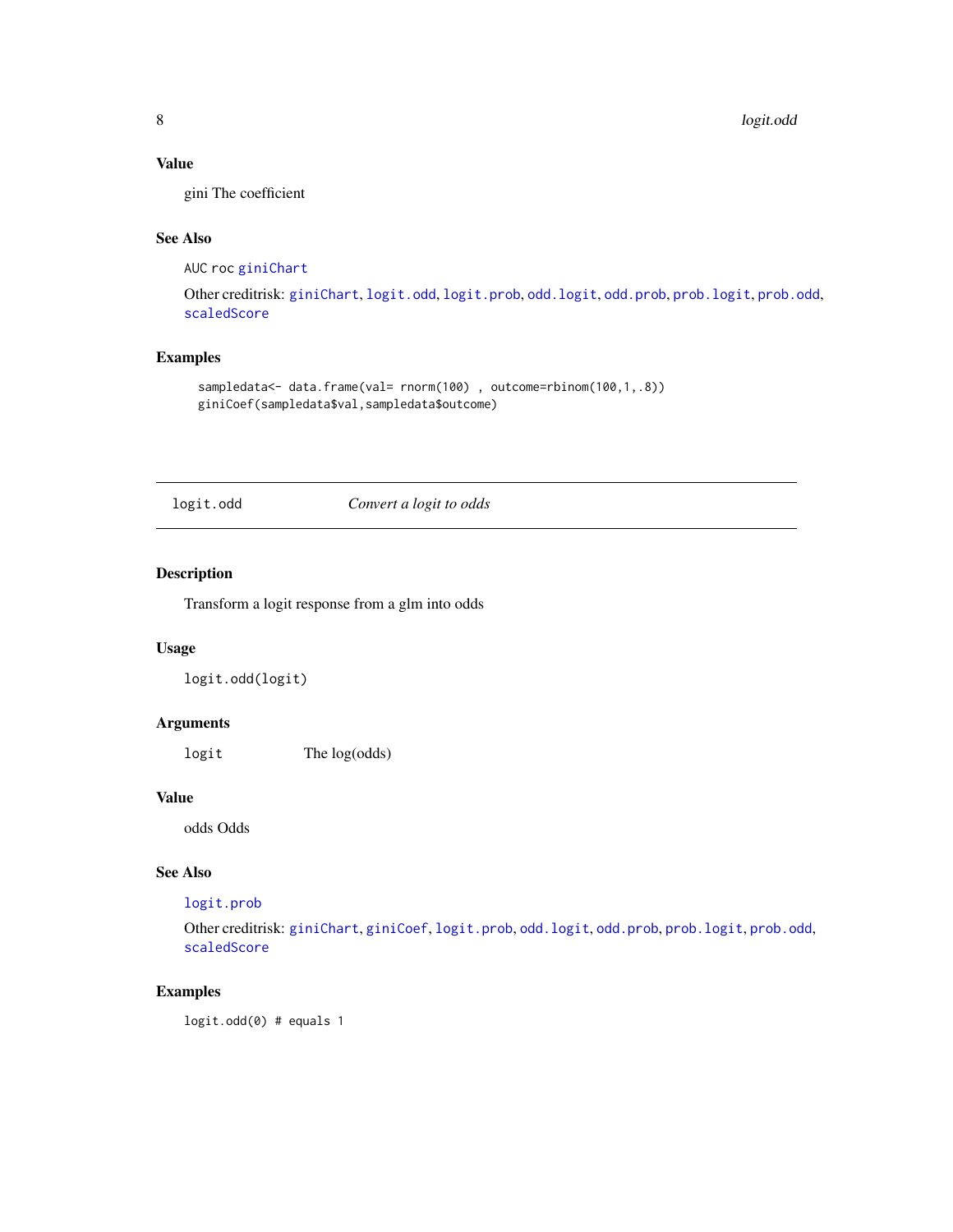<span id="page-8-1"></span><span id="page-8-0"></span>

Transform a logit response from a glm into probability

#### Usage

logit.prob(logit)

#### Arguments

logit The log(odds)

#### Value

prob Probability

#### See Also

[logit.odd](#page-7-1) [odd.prob](#page-10-1)

Other creditrisk: [giniChart](#page-6-2), [giniCoef](#page-6-1), [logit.odd](#page-7-1), [odd.logit](#page-9-1), [odd.prob](#page-10-1), [prob.logit](#page-13-1), [prob.odd](#page-13-2), [scaledScore](#page-16-2)

#### Examples

logit.prob(0) # equals 0.5

multiplot *Multiple plot function*

#### Description

Multiplot allows the laying out of multiple charts in a custom layout

#### Usage

multiplot(..., plotlist = NULL, cols = 1, layout = NULL)

#### Arguments

| $\cdots$ | ggplot objects can be passed in                               |
|----------|---------------------------------------------------------------|
| plotlist | a list of ggplot objects                                      |
| cols     | Number of columns in layout                                   |
| lavout   | A matrix specifying the layout. If present, 'cols' is ignored |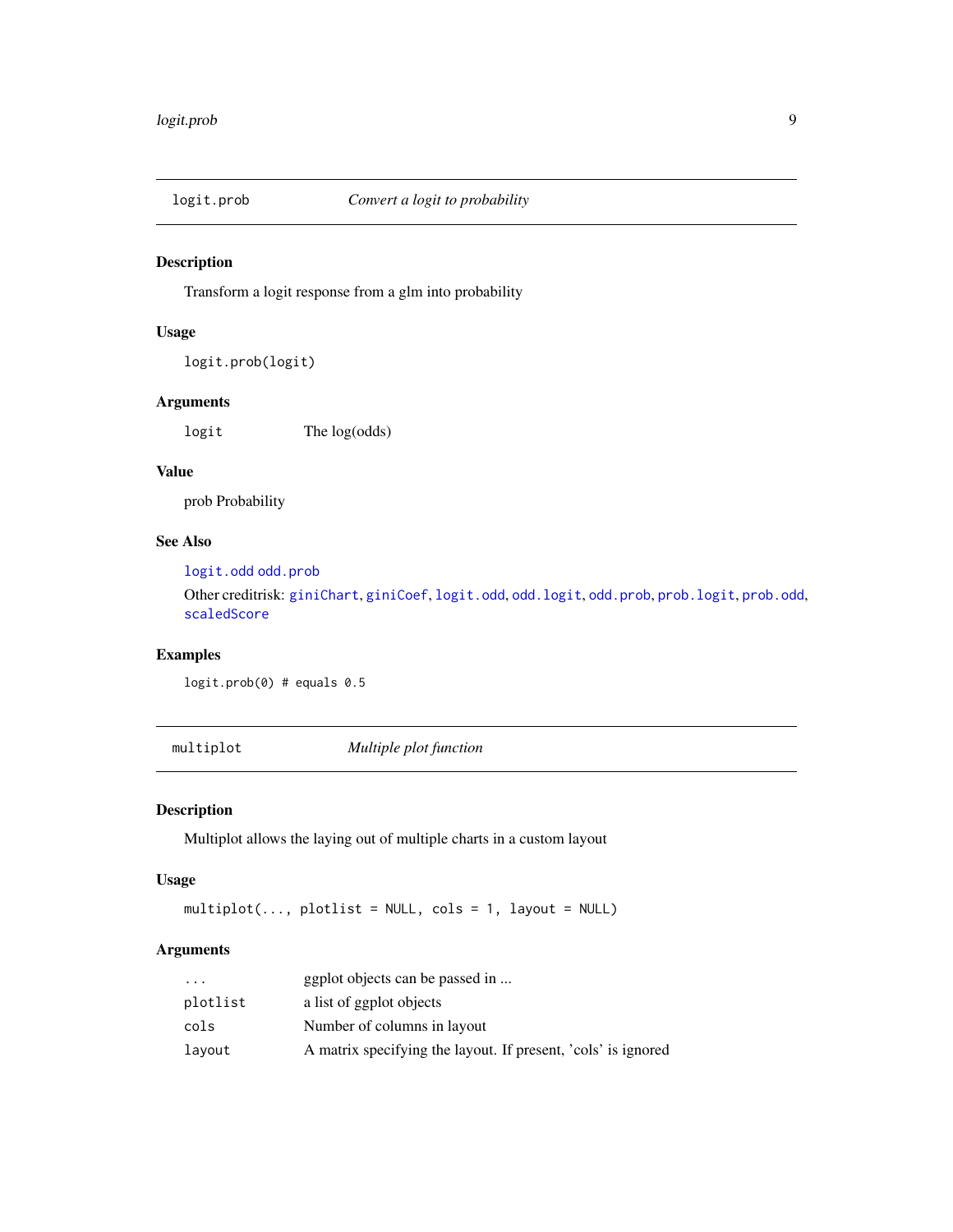#### Details

If the layout is something like matrix( $c(1,2,3,3)$ , nrow=2, byrow=TRUE), then plot 1 will go in the upper left, 2 will go in the upper right, and 3 will go all the way across the bottom.

Code is taken as-is from [http://www.cookbook-r.com/Graphs/Multiple\\_graphs\\_on\\_one\\_page](http://www.cookbook-r.com/Graphs/Multiple_graphs_on_one_page_(ggplot2)/)\_ [\(ggplot2\)/](http://www.cookbook-r.com/Graphs/Multiple_graphs_on_one_page_(ggplot2)/) and no tests are maintained for it at present

<span id="page-9-1"></span>odd.logit *Convert an odd into a logit*

#### Description

Transforming odds into logits (the response from binomial glms)

#### Usage

odd.logit(odds)

#### Arguments

odds Odds

#### Value

logit Log(odds)

#### See Also

[logit.odd](#page-7-1) [logit.prob](#page-8-1)

Other creditrisk: [giniChart](#page-6-2), [giniCoef](#page-6-1), [logit.odd](#page-7-1), [logit.prob](#page-8-1), [odd.prob](#page-10-1), [prob.logit](#page-13-1), [prob.odd](#page-13-2), [scaledScore](#page-16-2)

#### Examples

odd.logit(1) # equals 0

<span id="page-9-0"></span>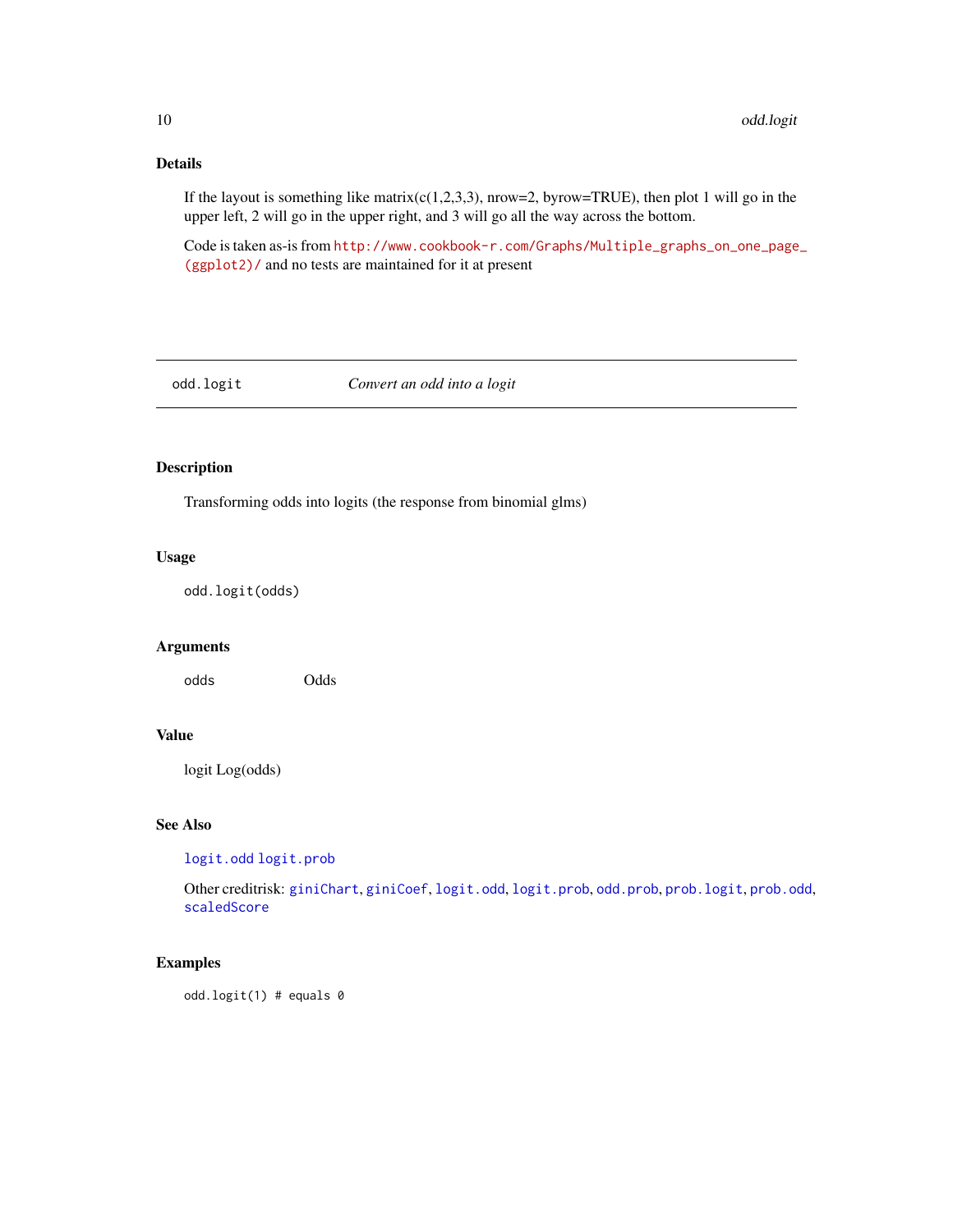<span id="page-10-1"></span><span id="page-10-0"></span>

Transform odds into a probability

#### Usage

odd.prob(odds)

#### Arguments

odds Odds

#### Value

prob Probability

#### See Also

[logit.odd](#page-7-1) [logit.prob](#page-8-1)

Other creditrisk: [giniChart](#page-6-2), [giniCoef](#page-6-1), [logit.odd](#page-7-1), [logit.prob](#page-8-1), [odd.logit](#page-9-1), [prob.logit](#page-13-1), [prob.odd](#page-13-2), [scaledScore](#page-16-2)

#### Examples

odd.prob $(1)$  # equals  $0.5$ 

optiRum *optiRum is a helper package*

#### Description

optiRum is a growing package of utilities created by Optimum Credit Ltd's analysts. It is designed to provide convenience functions, standards, and useful snippets. Optimum Credit derives significant value from the R platform and associated community, so non-commercially sensitive functionality is made available in the spirit of reciprocity.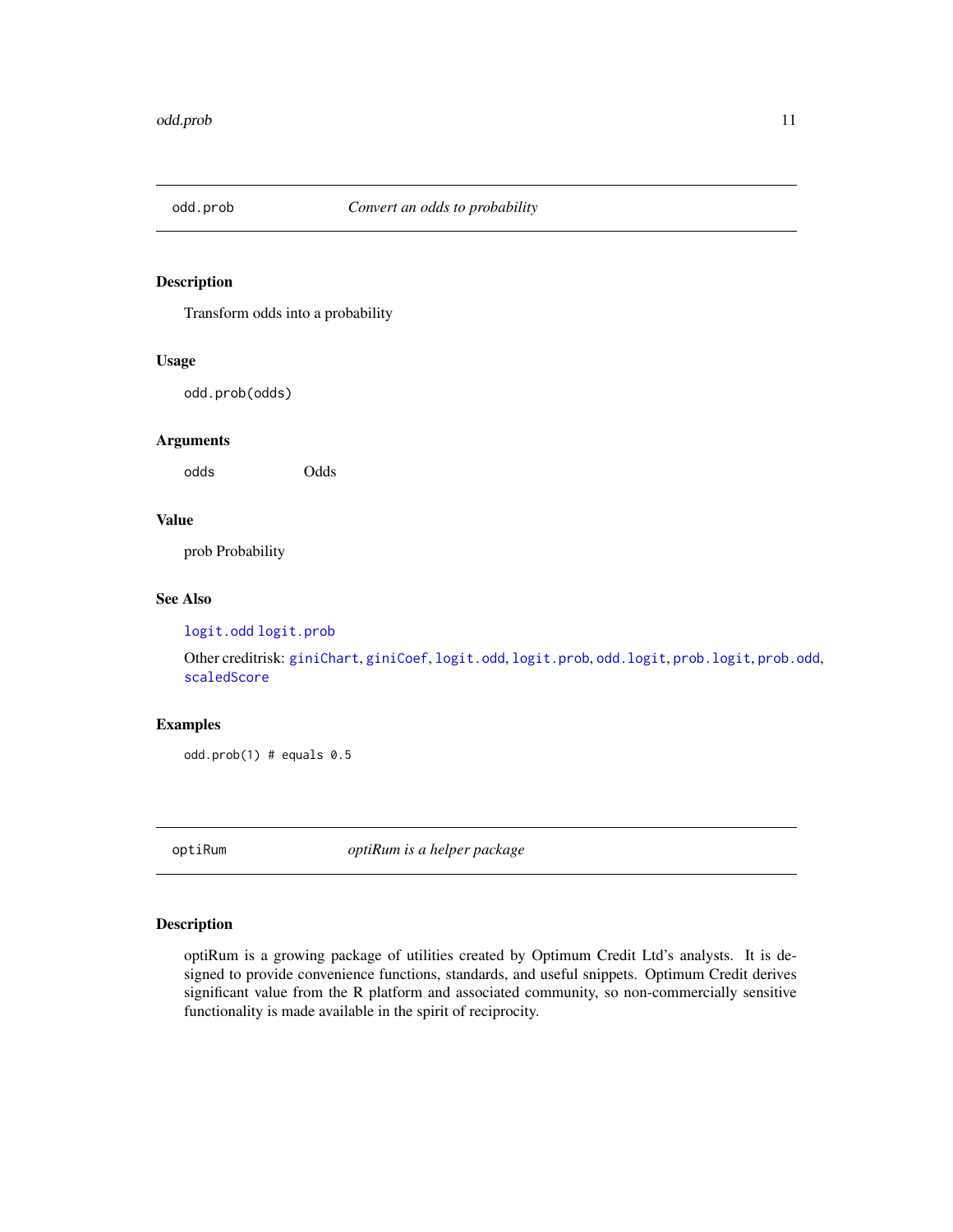Based on period interest rate, number of periods, and loan amount, this function calculates the repayment of the loan such that it would be paid off fully at the end of the loan. This function is designed to be equivalent to the Excel function PMT. It calculates based on a fixed interest rate, FV=0, and charging is at the end of the period. Response is rounded to 2dp

#### Usage

PMT(rate, nper, pv)

#### Arguments

| rate | The nominal interest rate per period (should be positive)   |
|------|-------------------------------------------------------------|
| nper | Number of periods                                           |
| DV   | Present value <i>i.e.</i> loan advance (should be positive) |

#### Value

pmt Instalment per period (should be negative)

#### See Also

#### [PV](#page-14-1) [RATE](#page-15-1)

Other finance: [APR](#page-1-1), [PV](#page-14-1), [RATE](#page-15-1)

#### Examples

PMT(0.1,12,3000) # =-440.29 taken from excel

df<-data.frame(rate=c(.1,.2),nper=c(12,24),pv=c(3000,1000)) PMT(df\$rate,df\$nper,df\$pv) # =-440.29,-202.55 taken from excel

<span id="page-11-1"></span><span id="page-11-0"></span>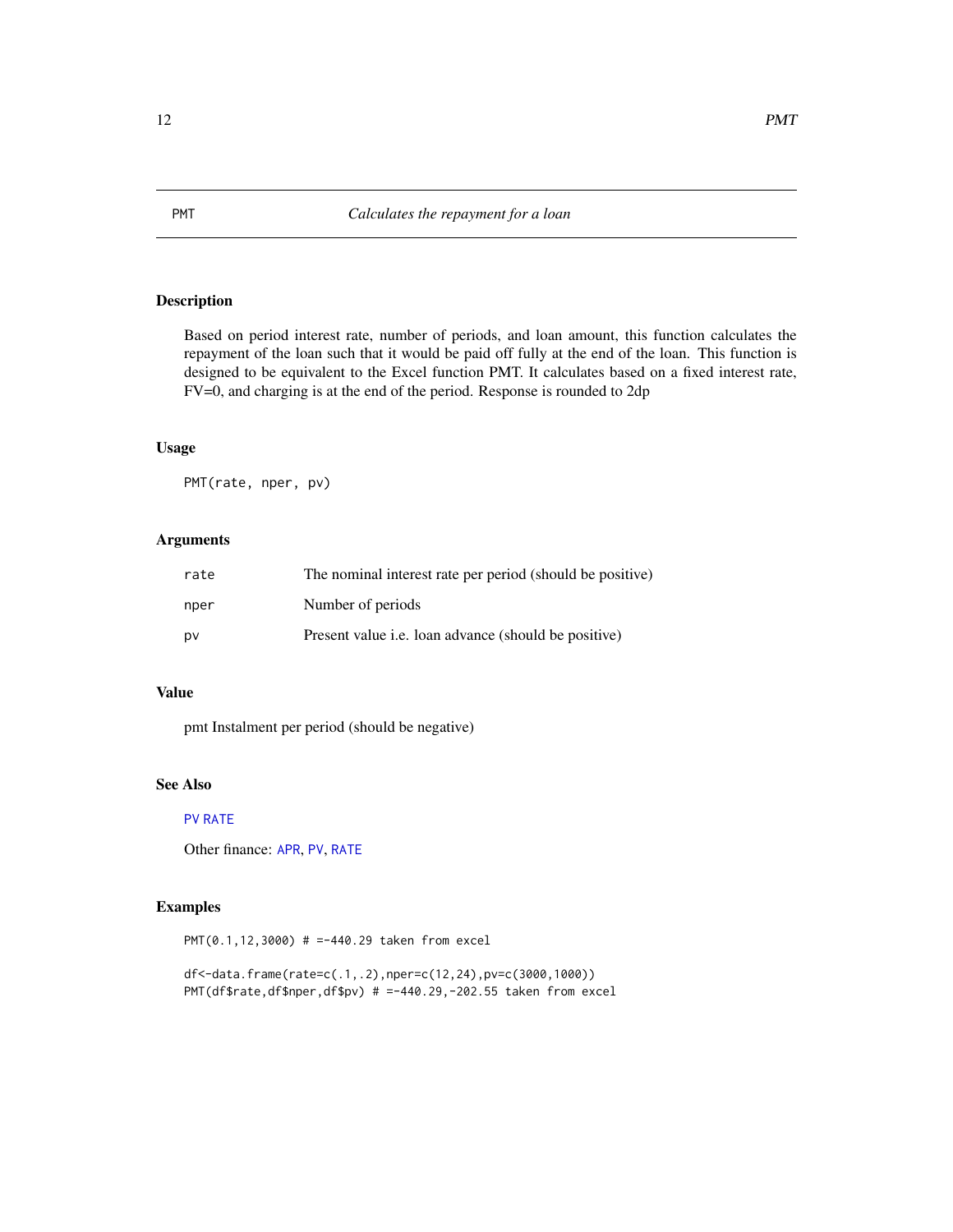<span id="page-12-0"></span>

The returned function will format a vector of values as currency. Values are rounded to the nearest penny, and pennies are displayed if any of the values has a non-zero pennies and the largest value is less than largest\_with\_penny which by default is 100000.

#### Usage

```
pounds_format(x, largest_with_penny = 1e+05)
```
pounds(x)

#### Arguments

x a numeric vector to format

largest\_with\_penny

the value that all values of x must be less than in order for the cents to be displayed

#### Details

Based heavily on the scales work by Hadley

#### Value

a function with single paramater x, a numeric vector, that returns a character vector

#### Examples

```
pounds_format()(c(100, 0.23, 1.456565, 2e3))
pounds_format()(c(1:10 * 10))
pounds(c(100, 0.23, 1.456565, 2e3))
pounds(c(1:10 * 10))
pounds(10^(1:8))
```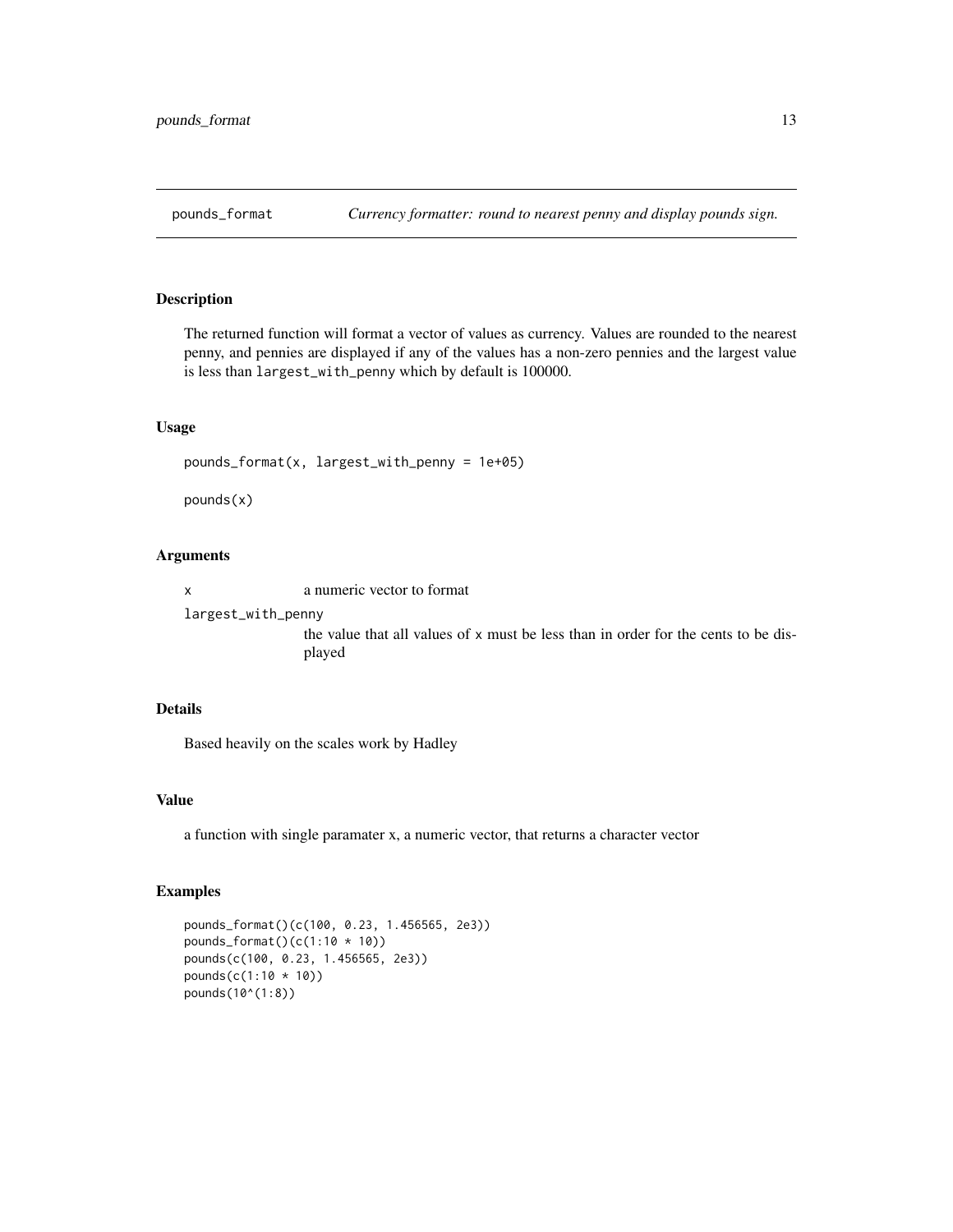<span id="page-13-1"></span><span id="page-13-0"></span>

Transforming probabilities into logits (the response from binomial glms)

#### Usage

prob.logit(prob)

#### Arguments

prob Probability

#### Value

logit Log(odds)

#### See Also

[prob.odd](#page-13-2) [odd.logit](#page-9-1)

Other creditrisk: [giniChart](#page-6-2), [giniCoef](#page-6-1), [logit.odd](#page-7-1), [logit.prob](#page-8-1), [odd.logit](#page-9-1), [odd.prob](#page-10-1), [prob.odd](#page-13-2), [scaledScore](#page-16-2)

#### Examples

prob.logit(0.5) # equals 0

<span id="page-13-2"></span>prob.odd *Convert a probability into odds probability*

#### Description

Transform probabilities into odds

#### Usage

prob.odd(prob)

#### Arguments

prob Probability

#### Value

odds Odds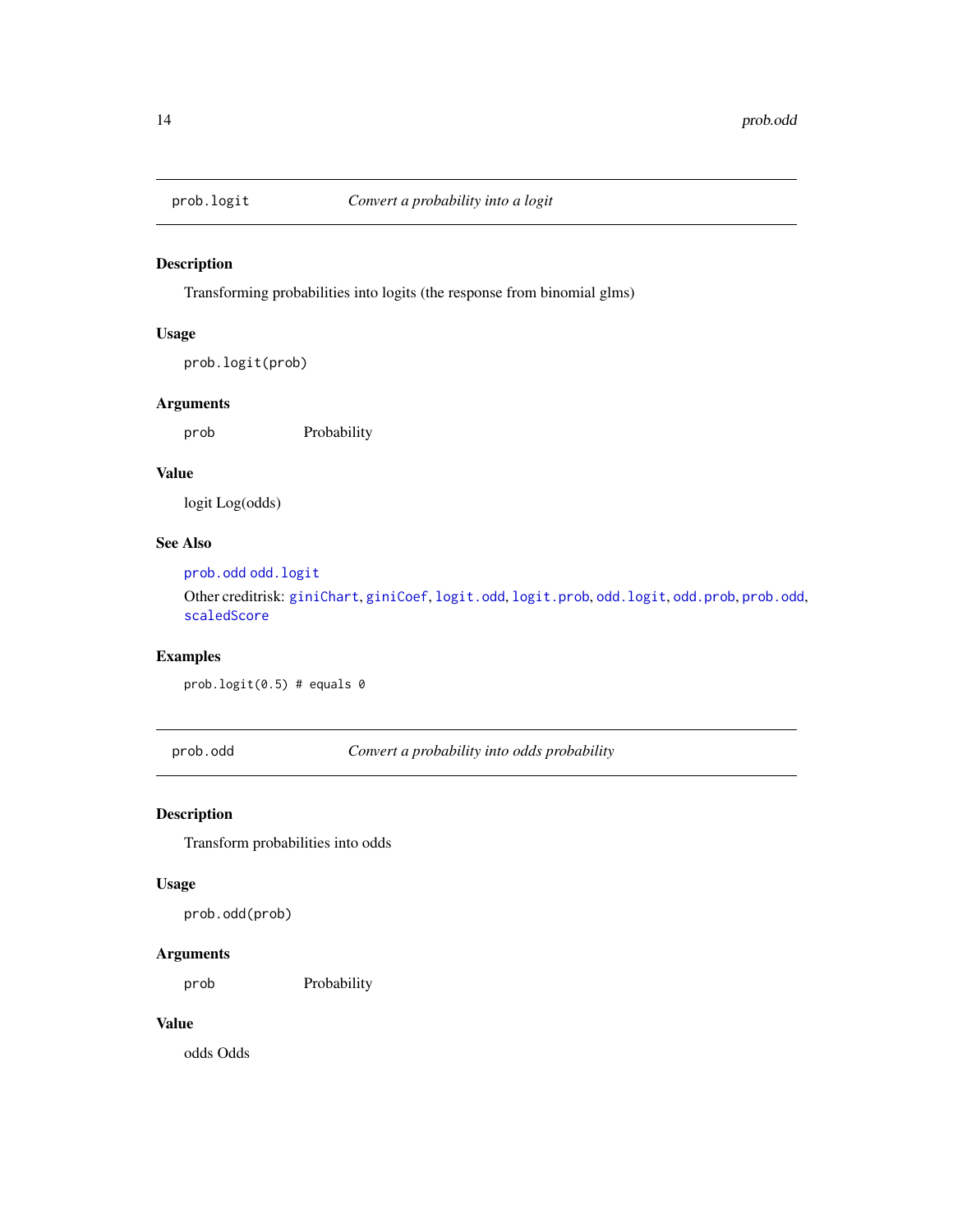#### <span id="page-14-0"></span> $PV$  15

#### See Also

[prob.logit](#page-13-1) [odd.logit](#page-9-1)

Other creditrisk: [giniChart](#page-6-2), [giniCoef](#page-6-1), [logit.odd](#page-7-1), [logit.prob](#page-8-1), [odd.logit](#page-9-1), [odd.prob](#page-10-1), [prob.logit](#page-13-1), [scaledScore](#page-16-2)

#### Examples

 $prob.odd(0.5)$  # equals 1

<span id="page-14-1"></span>PV *Calculates the present value*

#### Description

Based on period interest rate, number of periods, and instalment, this function calculates the present value of the loan such that it would be paid off fully at the end of the loan. This function is designed to be equivalent to the Excel function PV. It calculates based on a fixed interest rate, FV=0 and charging is at the end of the period. Response is rounded to 2dp

#### Usage

PV(rate, nper, pmt,  $f(v = 0)$ 

#### **Arguments**

| rate | The nominal interest rate per period (should be positive) |
|------|-----------------------------------------------------------|
| nper | Number of periods                                         |
| pmt  | Instalment per period (should be negative)                |
| fv   | Future value <i>i.e.</i> redemption amount                |

#### Value

pv Present value i.e. loan advance (should be positive)

#### See Also

#### [PMT](#page-11-1) [RATE](#page-15-1)

Other finance: [APR](#page-1-1), [PMT](#page-11-1), [RATE](#page-15-1)

#### Examples

PV(0.1,12,-10) # 68.14 Taken from excel

```
df<-data.frame(rate=c(.1,.1),nper=c(12,24),pmt=c(-10,-15))
PV(df$rate,df$nper,df$pmt) # c(68.14,134.77) Taken from excel
```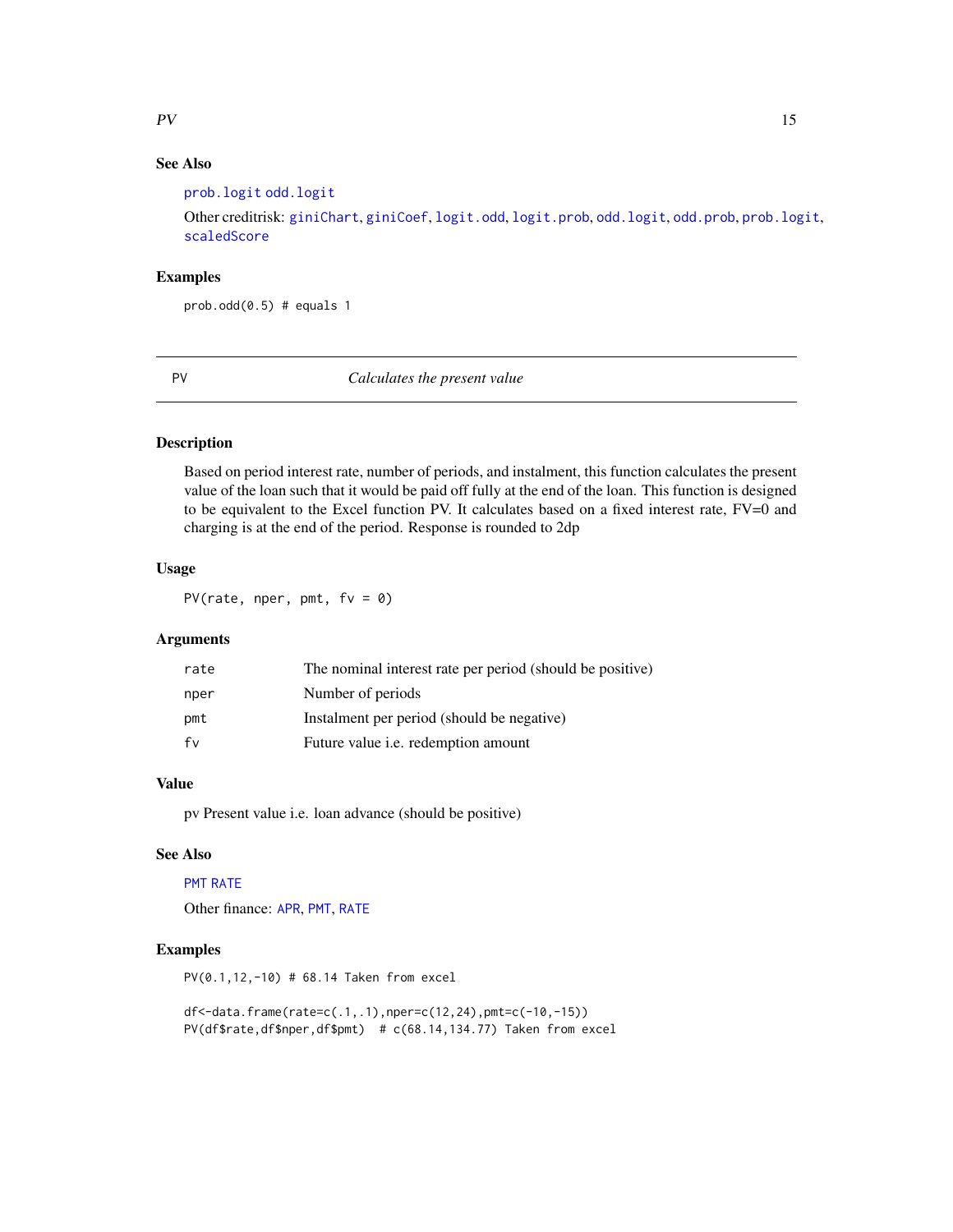Based on loan term, instalment, and the loan amount, this function calculates the associated compound interest rate. This function is designed to be equivalent to the Excel function RATE. It calculates a fixed interest rate.

#### Usage

RATE(nper, pmt, pv,  $f v = 0$ )

#### Arguments

| nper | Number of periods                                           |
|------|-------------------------------------------------------------|
| pmt  | Instalment per period (should be negative)                  |
| pv   | Present value <i>i.e.</i> loan advance (should be positive) |
| fv   | Future value <i>i.e.</i> redemption amount                  |

#### Value

rate The corresponding compound interest rate required to arrive at an FV of 0

#### See Also

#### [PMT](#page-11-1) [PV](#page-14-1)

Other finance: [APR](#page-1-1), [PMT](#page-11-1), [PV](#page-14-1)

#### Examples

RATE(12,-500,3000) # 0.126947 Taken from excel

df<-data.frame(nper=c(12,12),pmt=c(-500,-400),pv=c(3000,3000)) RATE(df\$nper,df\$pmt,df\$pv) # c(0.126947,0.080927) Taken from excel

### <span id="page-15-1"></span><span id="page-15-0"></span>RATE *Calculates compounded interest rate*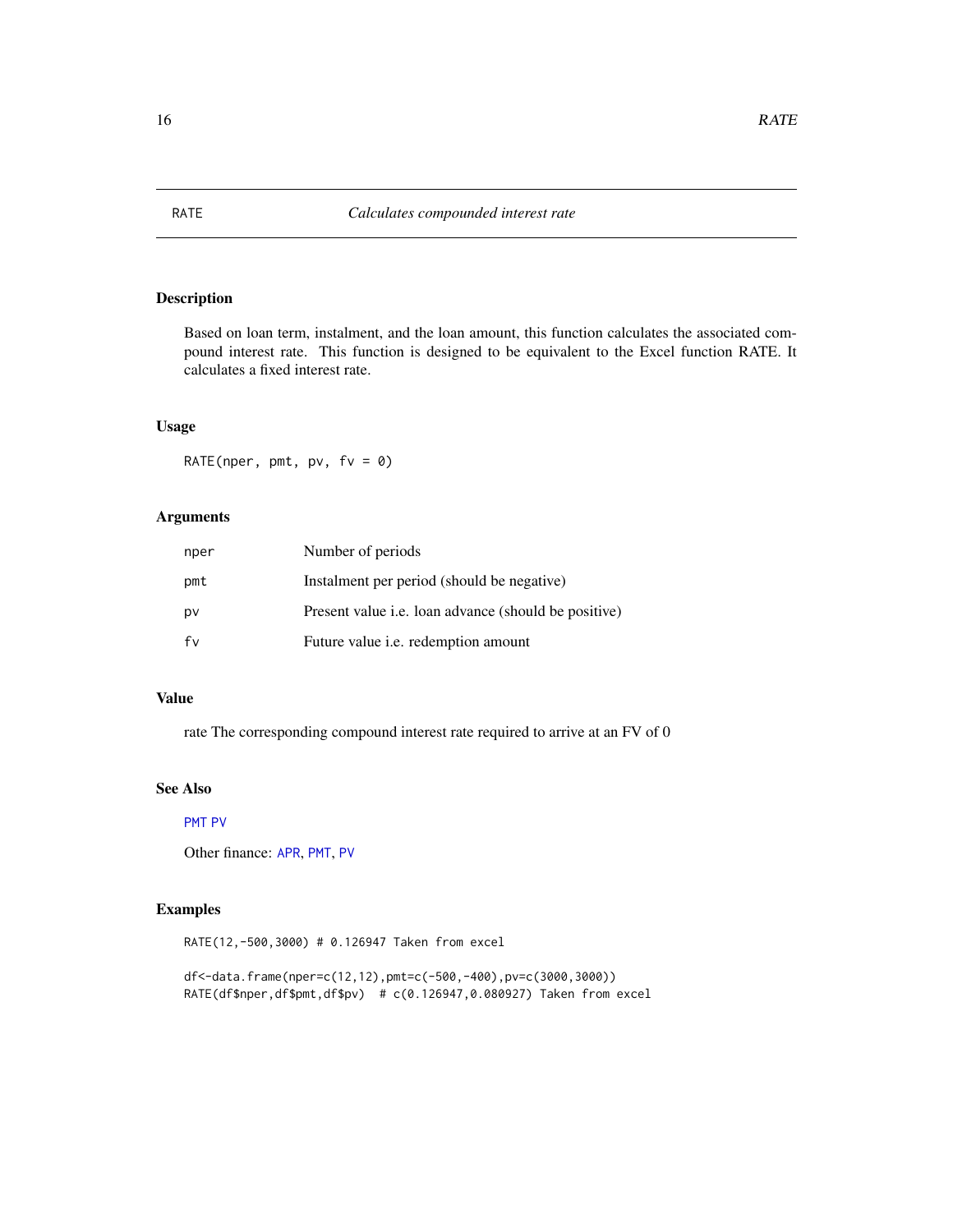<span id="page-16-1"></span><span id="page-16-0"></span>

This function is a helper for cleaning xtable outputs in preperation for PDF production

#### Usage

```
sanitise(str)
```
#### Arguments

str The text to be sanitised

#### See Also

Other helper: [CJ.dt](#page-3-1), [convertToXML](#page-4-1), [generatePDF](#page-4-2), [wordwrap](#page-19-1)

#### Examples

sanitise('[&%#<>\\')

<span id="page-16-2"></span>scaledScore *Produce a scaled score based on a logit*

#### Description

This function takes a logit and scales based on an intercept and doubling of odds ratio

#### Usage

scaledScore(logit, offset = 300, scale = 50)

#### Arguments

| logit  | Logit to be scaled                            |
|--------|-----------------------------------------------|
| offset | Midrange, default is 300                      |
| scale  | Value in which odds are double, default is 50 |

#### See Also

#### [glm](#page-0-0)

Other creditrisk: [giniChart](#page-6-2), [giniCoef](#page-6-1), [logit.odd](#page-7-1), [logit.prob](#page-8-1), [odd.logit](#page-9-1), [odd.prob](#page-10-1), [prob.logit](#page-13-1), [prob.odd](#page-13-2)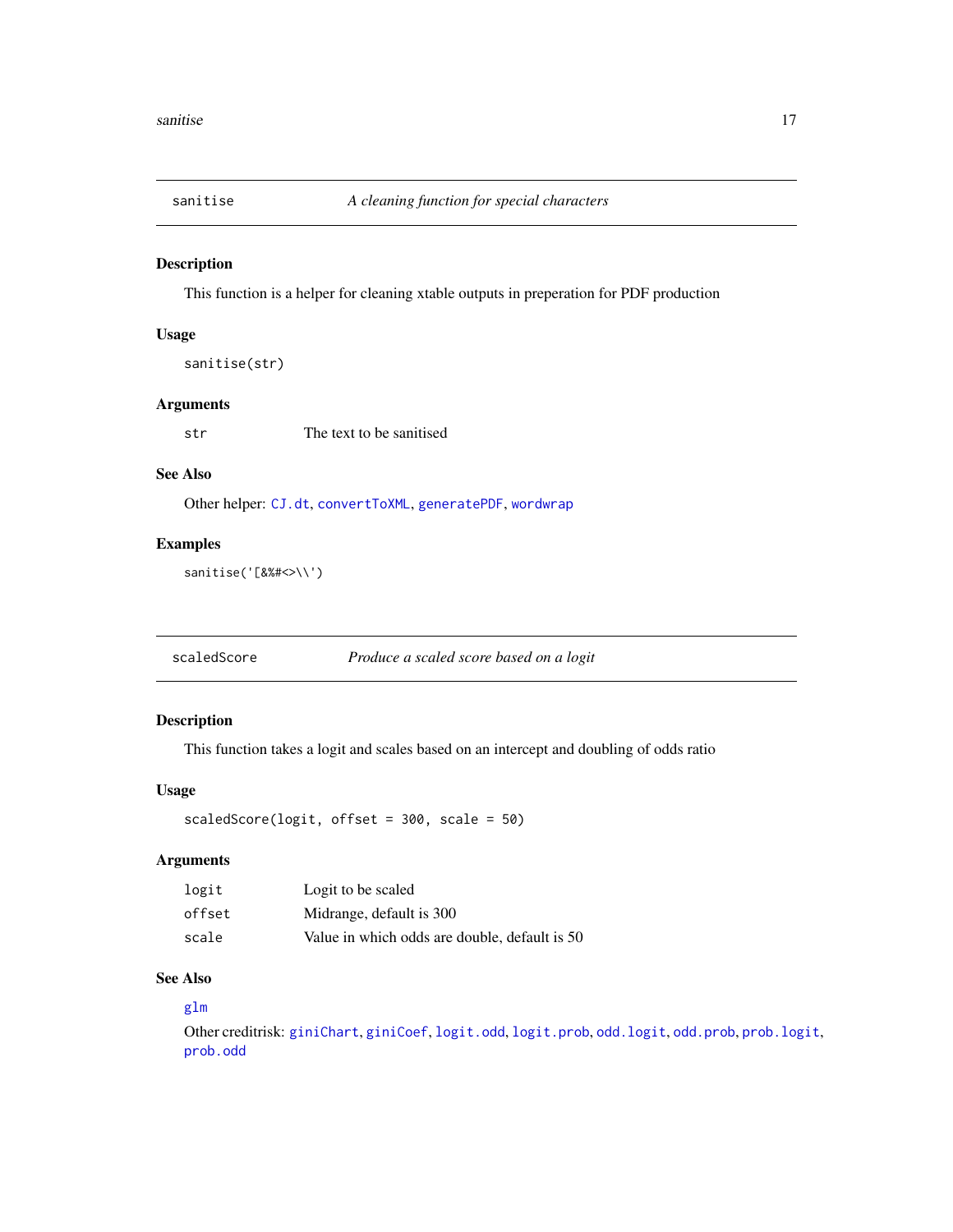#### Examples

```
scaledScore(0) # 300
scaledScore(0,offset=600) # 600
```
<span id="page-17-1"></span>taxYear *Returns the UK financial tax year for a given date*

#### Description

Base don UK tax year April 6 - April 5, this returns the year (YYYY) the tax period covers. Tax Year start date can be overriden.

#### Usage

 $taxYear(data = Sys.Date(), start = "04-06")$ 

#### Arguments

| date  | Date to be checked                                                        |
|-------|---------------------------------------------------------------------------|
| start | Provide the month $\&$ day that will be used as the first tax day (mm-dd) |

#### Value

year The financial year

#### See Also

Other tax: [calcNetIncome](#page-2-1)

#### Examples

# single set of values taxYear(Sys.Date())

# vector of values taxYear(seq(Sys.Date(),by=1,length=500))

<span id="page-17-0"></span>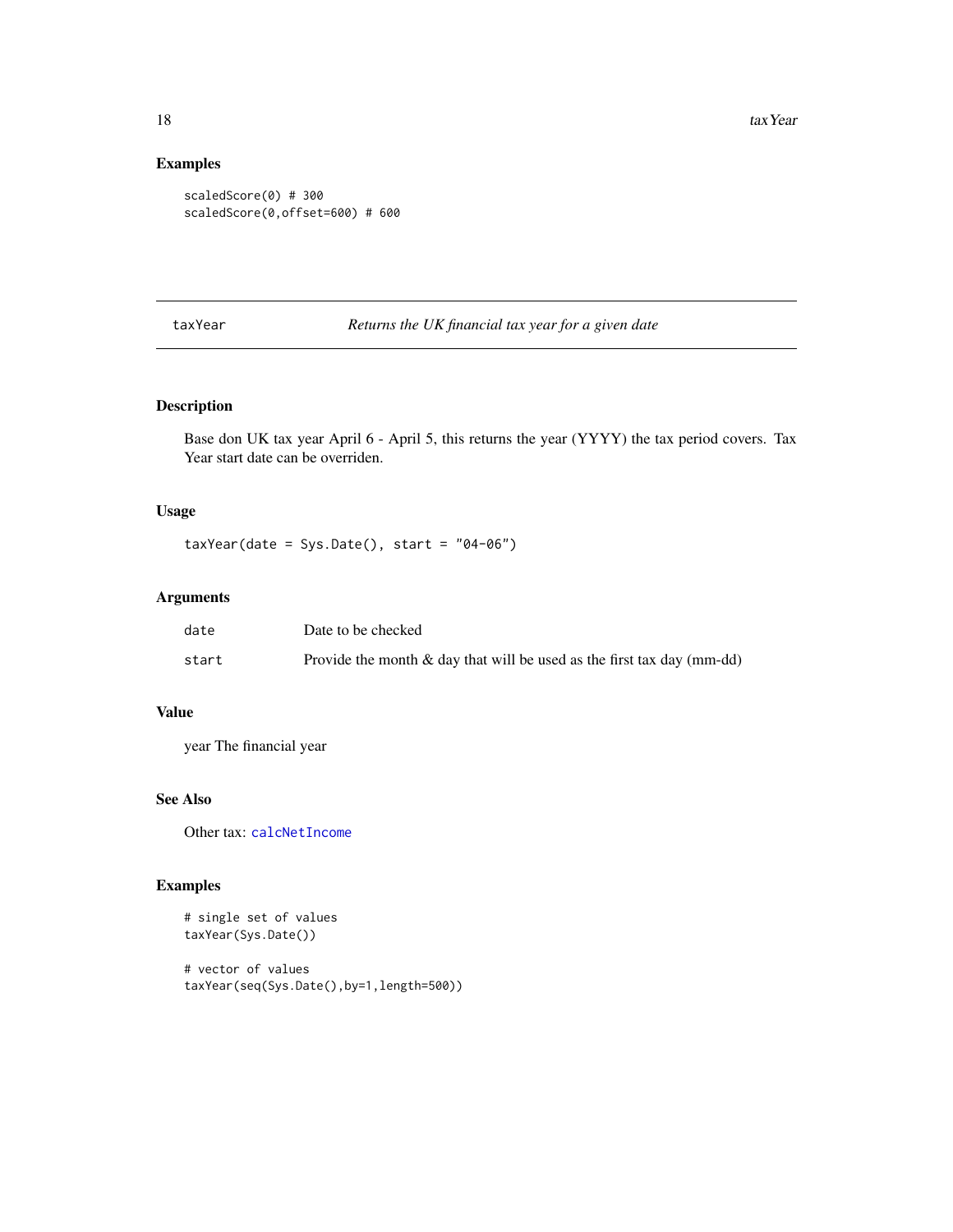<span id="page-18-0"></span>

This theme no longer builds on the Stephen Few theme from ggthemes, but now produces a chart without an enclosing box, to produce a good baseline for charting in R. Gets called as would any typical theme.

#### Usage

```
theme_optimum(base_size = 14, base_family = "")
```
#### Arguments

| base size   | Anchor font size   |
|-------------|--------------------|
| base_family | Font family to use |

#### Examples

```
library(ggplot2)
ggplot(data.frame(x=1:10,y=1:10),aes(x,y))+theme_optimum()+geom_line()
```

| thousands_format | Thousands formatter: format number with commas separating the       |
|------------------|---------------------------------------------------------------------|
|                  | number thousands and suffixed with a k. Based heavily on the scales |
|                  | <i>work by Hadley</i>                                               |

#### Description

Thousands formatter: format number with commas separating the number thousands and suffixed with a k. Based heavily on the scales work by Hadley

#### Usage

thousands\_format()

thousands(x)

#### Arguments

x a numeric vector to format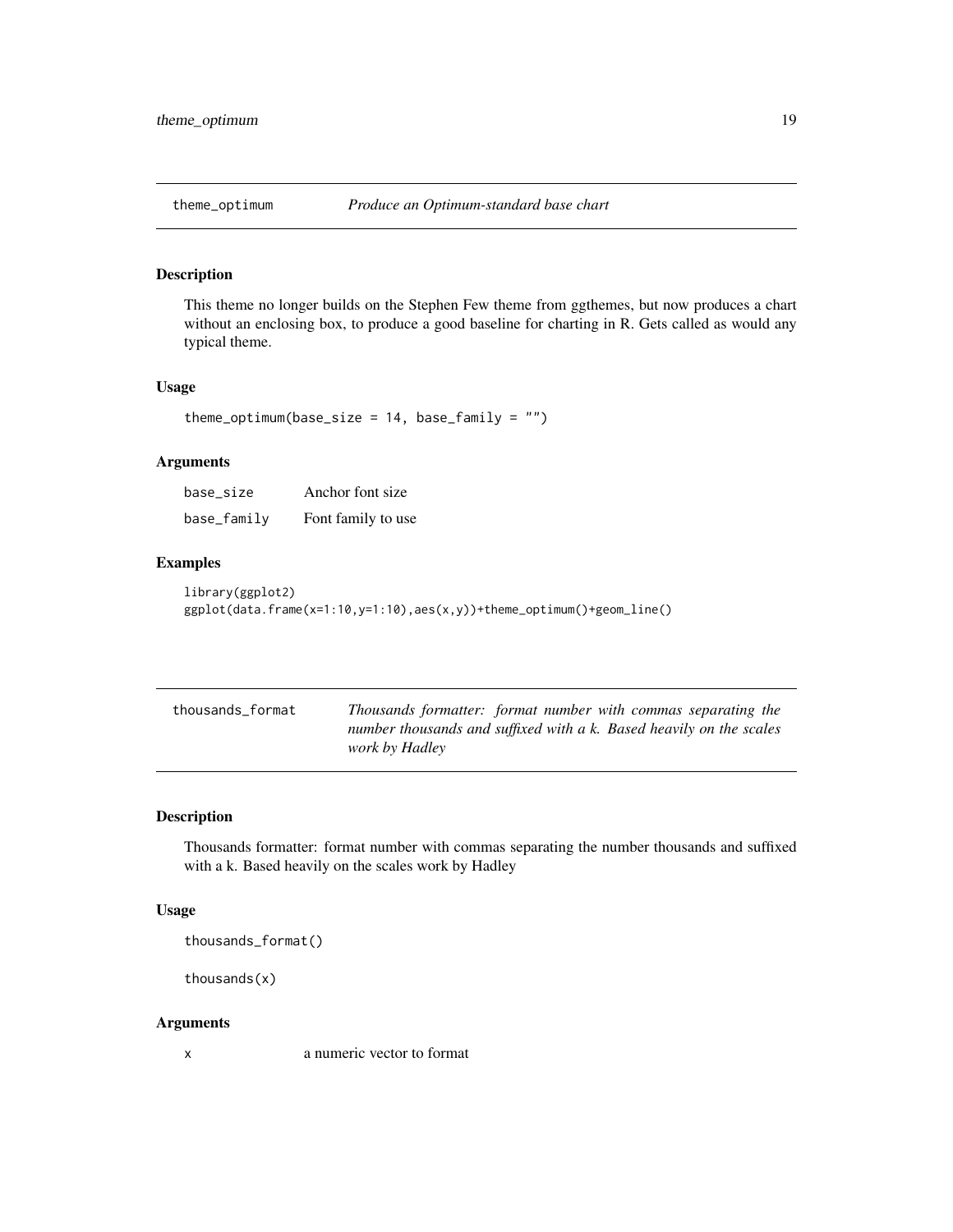#### <span id="page-19-0"></span>Value

a function with single paramater x, a numeric vector, that returns a character vector

#### Examples

```
thousands_format()(c(1, 1e3, 2000, 1e6))
thousands_format()(c(1, 1e3, 2000, 1e6))
thousands(c(1, 1e3, 2000, 1e6))
```
<span id="page-19-1"></span>

| wordwrap | Produce a string with one word per line Designed for splitting strings |
|----------|------------------------------------------------------------------------|
|          | to fit better on axis on charts                                        |

#### Description

Produce a string with one word per line Designed for splitting strings to fit better on axis on charts

#### Usage

wordwrap $(x, \ldots)$ 

#### Arguments

|                         | string                                            |
|-------------------------|---------------------------------------------------|
| $\cdot$ $\cdot$ $\cdot$ | Allows additional parameters to be passed to gsub |

#### See Also

Other helper: [CJ.dt](#page-3-1), [convertToXML](#page-4-1), [generatePDF](#page-4-2), [sanitise](#page-16-1)

#### Examples

```
library('ggplot2')
ggplot(data.frame(x=1:10,y=1:10),aes(x,y))+theme_optimum()+geom_line()
```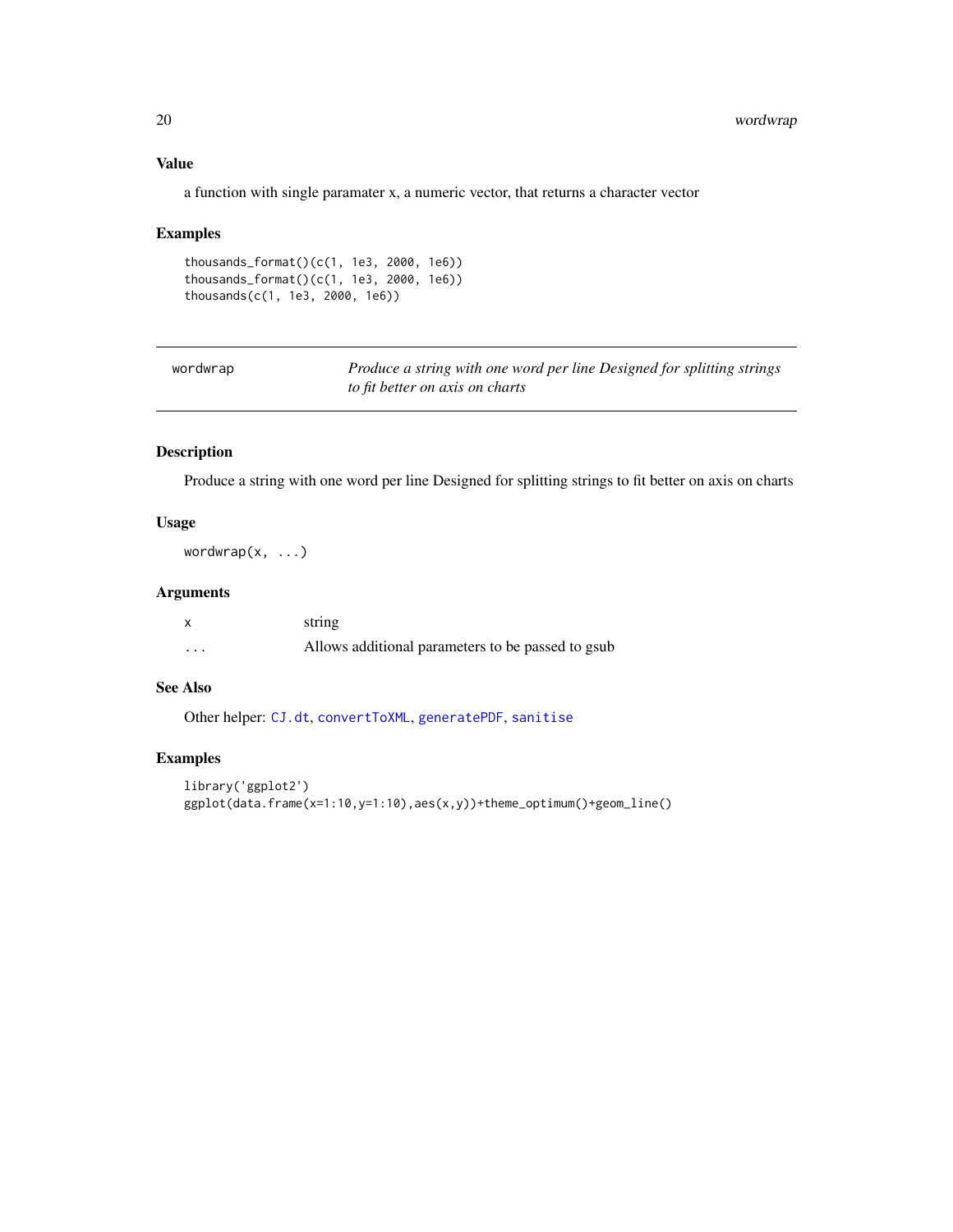# <span id="page-20-0"></span>Index

∗Topic AUROC giniChart , [7](#page-6-0) giniCoef , [7](#page-6-0) ∗Topic CJ CJ.dt, [4](#page-3-0) ∗Topic PDF generatePDF , [5](#page-4-0) sanitise , [17](#page-16-0) ∗Topic Rnw generatePDF , [5](#page-4-0) sanitise , [17](#page-16-0) ∗Topic XML convertToXML , [5](#page-4-0) ∗Topic apr APR , [2](#page-1-0) ∗Topic charts multiplot , [9](#page-8-0) ∗Topic data.frame convertToXML , [5](#page-4-0) ∗Topic data.table CJ.dt, [4](#page-3-0) convertToXML , [5](#page-4-0) ∗Topic financial APR , [2](#page-1-0) calcNetIncome , [3](#page-2-0) PMT , [12](#page-11-0) PV , [15](#page-14-0) RATE, [16](#page-15-0) taxYear , [18](#page-17-0) ∗Topic generate generatePDF , [5](#page-4-0) sanitise , [17](#page-16-0) ∗Topic ggplot2 multiplot , [9](#page-8-0) theme\_optimum , [19](#page-18-0) ∗Topic ggplot wordwrap , [20](#page-19-0) ∗Topic gini giniChart , [7](#page-6-0)

giniCoef , [7](#page-6-0) ∗Topic glm logit.odd, [8](#page-7-0) logit.prob , [9](#page-8-0) odd.logit,[10](#page-9-0) odd.prob , [11](#page-10-0) prob.logit , [14](#page-13-0) prob.odd , [14](#page-13-0) scaledScore , [17](#page-16-0) ∗Topic income calcNetIncome , [3](#page-2-0) ∗Topic knitr generatePDF, [5](#page-4-0) sanitise , [17](#page-16-0) ∗Topic logit logit.odd, [8](#page-7-0) logit.prob , [9](#page-8-0) odd.logit , [10](#page-9-0) odd.prob , [11](#page-10-0) prob.logit , [14](#page-13-0) prob.odd , [14](#page-13-0) scaledScore , [17](#page-16-0) ∗Topic multiple multiplot , [9](#page-8-0) ∗Topic odds logit.odd , [8](#page-7-0) logit.prob , [9](#page-8-0) odd.logit , [10](#page-9-0) odd.prob , [11](#page-10-0) prob.logit , [14](#page-13-0) prob.odd , [14](#page-13-0) ∗Topic pdflatex generatePDF, <mark>[5](#page-4-0)</mark> sanitise , [17](#page-16-0) ∗Topic pmt APR,  $2$ PMT , [12](#page-11-0) PV , [15](#page-14-0) RATE, [16](#page-15-0)